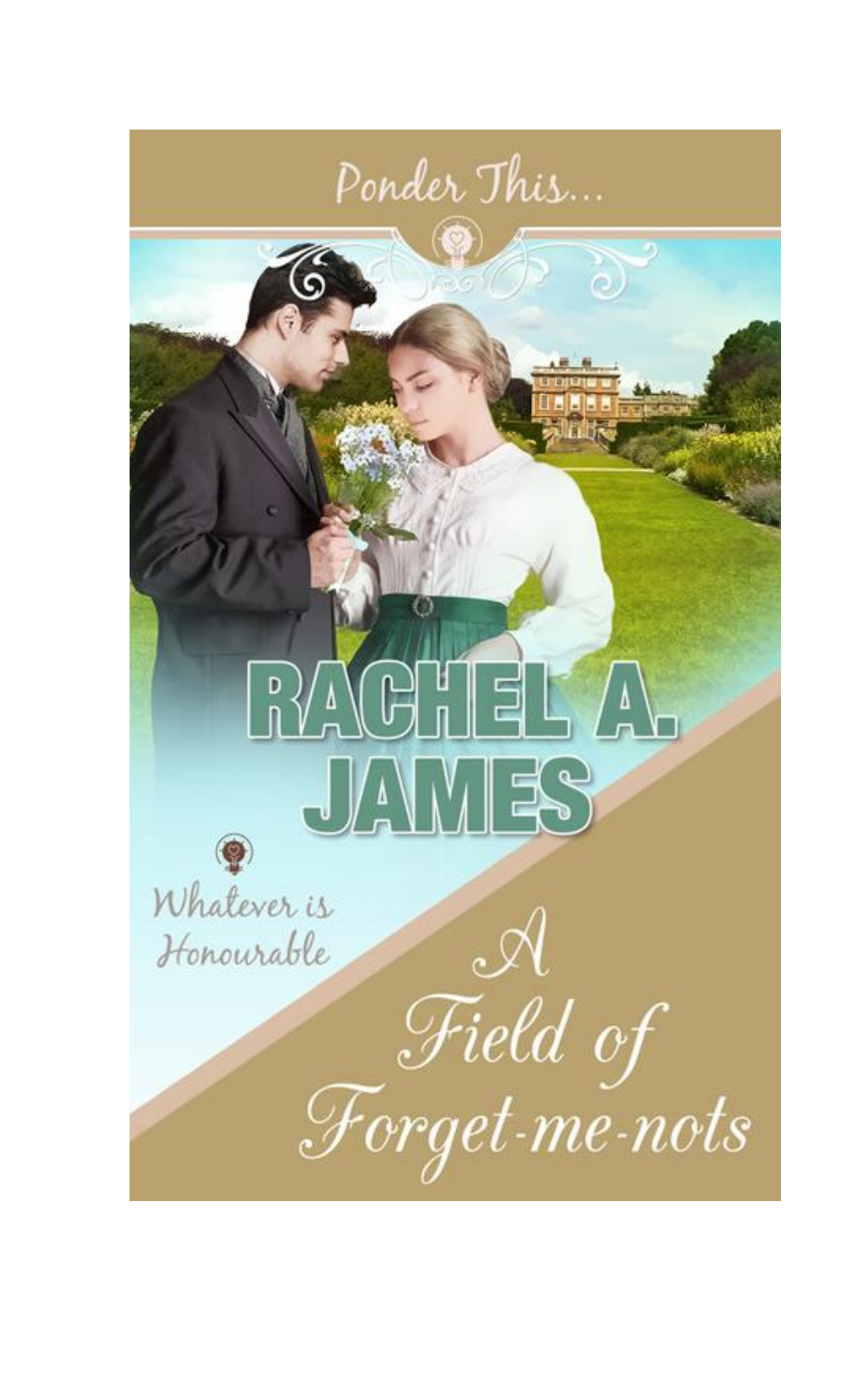## A Field of Forget-me-nots

Rachel A. James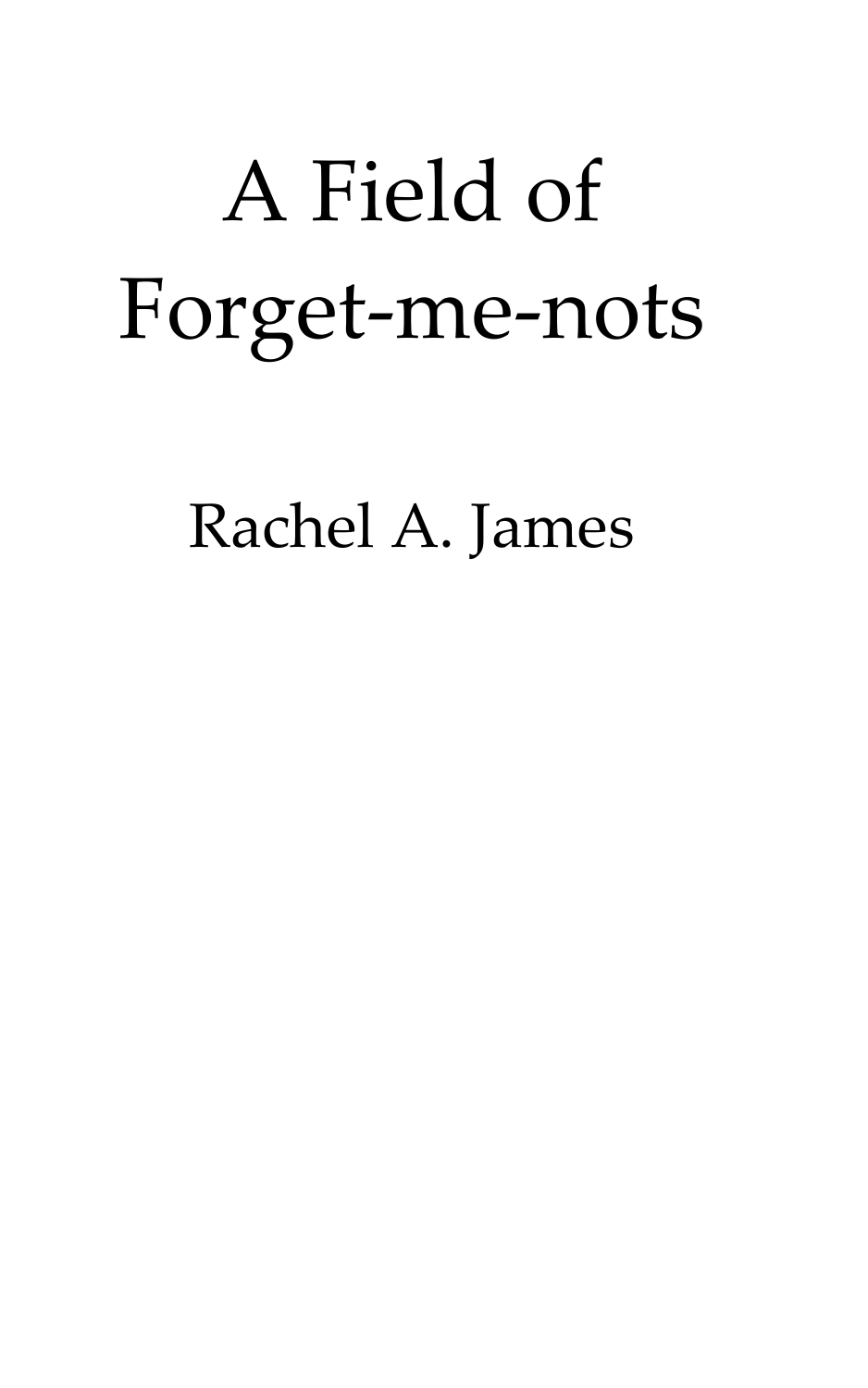This is a work of fiction. Names, characters, places, and incidents either are the product of the author's imagination or are used fictitiously, and any resemblance to actual persons living or dead, business establishments, events, or locales, is entirely coincidental.

## **A Field of Forget-me-nots COPYRIGHT 2020 by Rachel A. James**

All rights reserved. No part of this book may be used or reproduced in any manner whatsoever without written permission of the author or Pelican Ventures, LLC except in the case of brief quotations embodied in critical articles or reviews. eBook editions are licensed for your personal enjoyment only. eBooks may not be re-sold, copied or given to other people. If you would like to share an eBook edition, please purchase an additional copy for each person you share it with. Contact Information: titleadmin@pelicanbookgroup.com

All scripture quotations, unless otherwise indicated, are taken from the Holy Bible, New International Version<sup>(R),</sup> NIV<sup>(R),</sup> Copyright 1973, 1978, 1984, 2011 by Biblica, Inc.<sup>™</sup> Used by permission of Zondervan. All rights reserved worldwide. www.zondervan.com

Scripture quotations, marked KJV are taken from the King James translation, public domain. Scripture quotations marked DR, are taken from the Douay Rheims translation, public domain.

Scripture texts marked NAB are taken from the *New American Bible, revised edition* Copyright 2010, 1991, 1986, 1970 Confraternity of Christian Doctrine, Washington, D.C. and are used by permission of the copyright owner. All Rights Reserved. No part of the New American Bible may be reproduced in any form without permission in writing from the copyright owner. Cover Art by *Nicola Martinez*

Prism is a division of Pelican Ventures, LLC [www.pelicanbookgroup.com](http://www.pelicanbookgroup.com/) PO Box 1738 \*Aztec, NM \* 87410 The Triangle Prism logo is a trademark of Pelican Ventures, LLC

> Publishing History Prism Edition, 2020 Electronic Edition ISBN 978-1-5223-9877-6 **Published in the United States of America**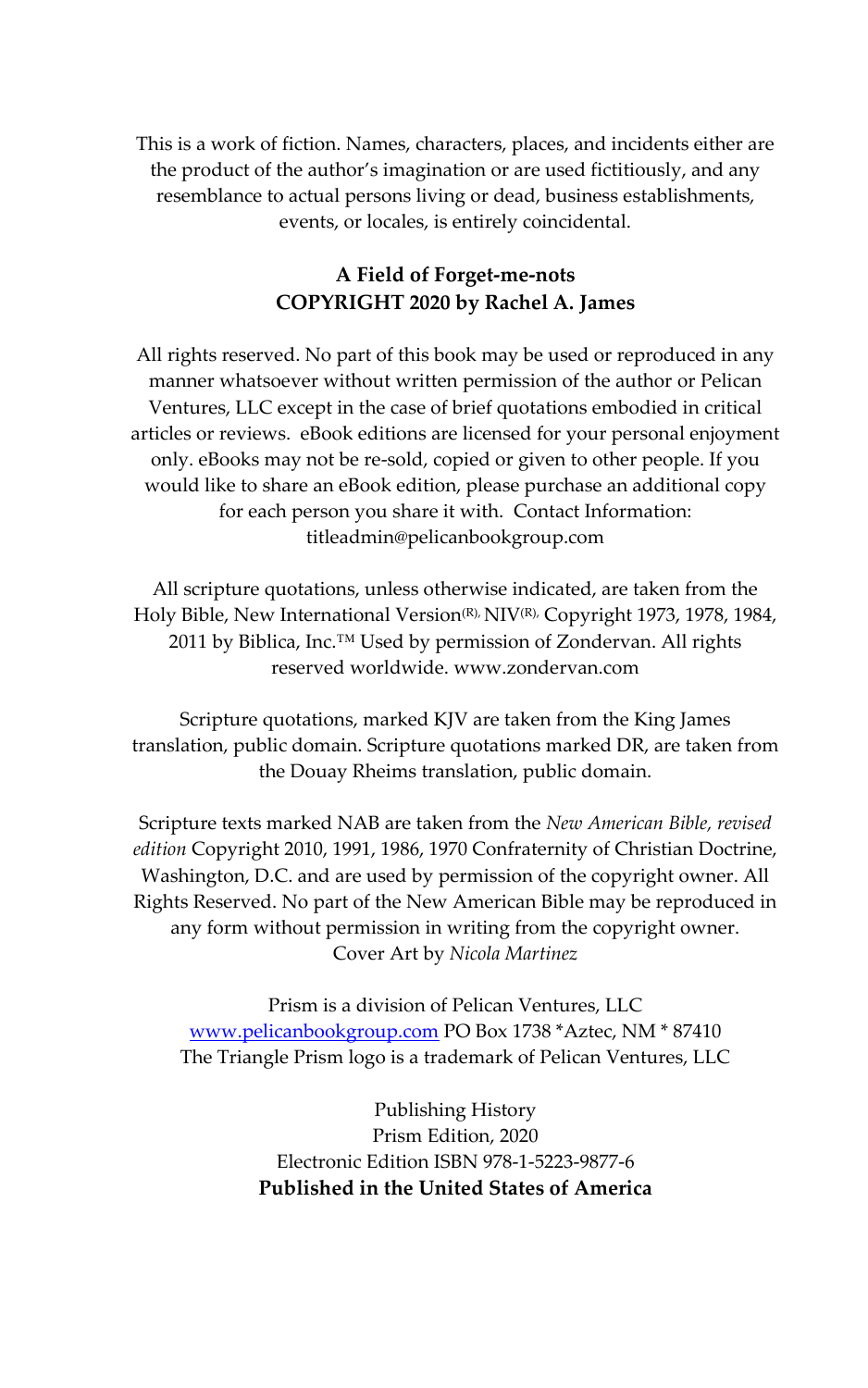## *Titles in the Ponder This Series*

*Lucy in Love by Kimberly M. Miller Charlotte's Dilemma by Susan Karsten Buttonholed by Anita Klumpers A Field of Forget-me-nots by Rachel A. James To Complicate Matters by Linda Widrick This Worthy Heart by Dixie Jo Jarchow A Perfect Fit by Christine Schimpf Everything about Us by Lisa J. Lickel*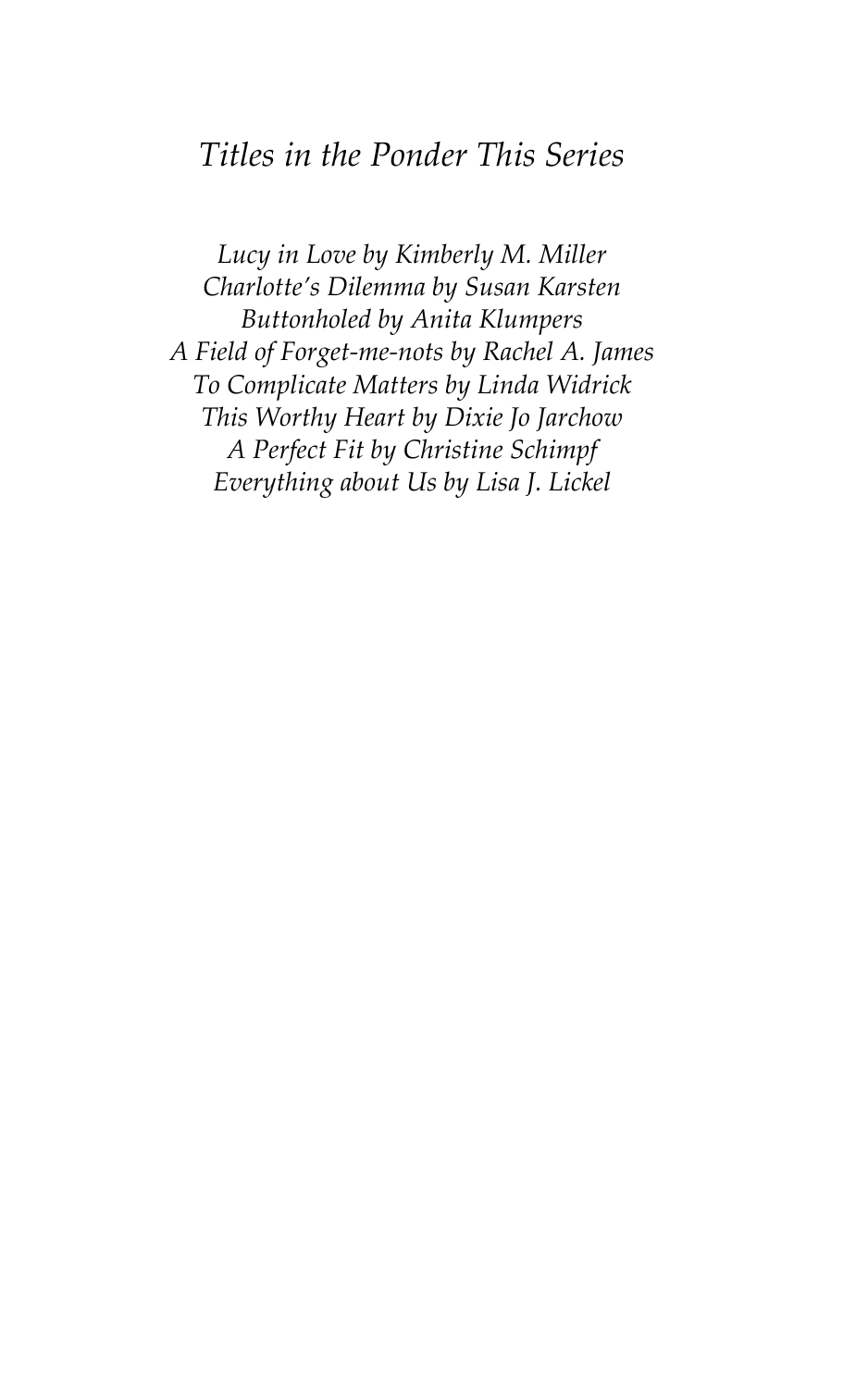## **1**

*1 May 1859 Longworth Hall, Luxbury*

'Her condition worsens.' Ana placed the back of her hand on Lady Dunston's forehead and grimaced. 'Has Mr. Renshaw been sent for?'

'Yes, though I wonder if word has yet reached him.' Mrs. Pridmore tutted. 'What business has the boy with traveling so far from home when his aunt be in the state she is?' She shook her head. 'It's not right.'

Ana wrung a cloth in tepid water and replaced it on her guardian's face. 'I fear there is little that can be done, although I am no physician. The doctor…'

'Yes miss, he will call in this eve.'

She waited for the housekeeper to leave before exhaling her frustrations. The staff expected her to be strong, but with her future so uncertain, it was difficult to remain positive. She kneaded the tension from her neck brought on by her arduous night of sleeping in the chair.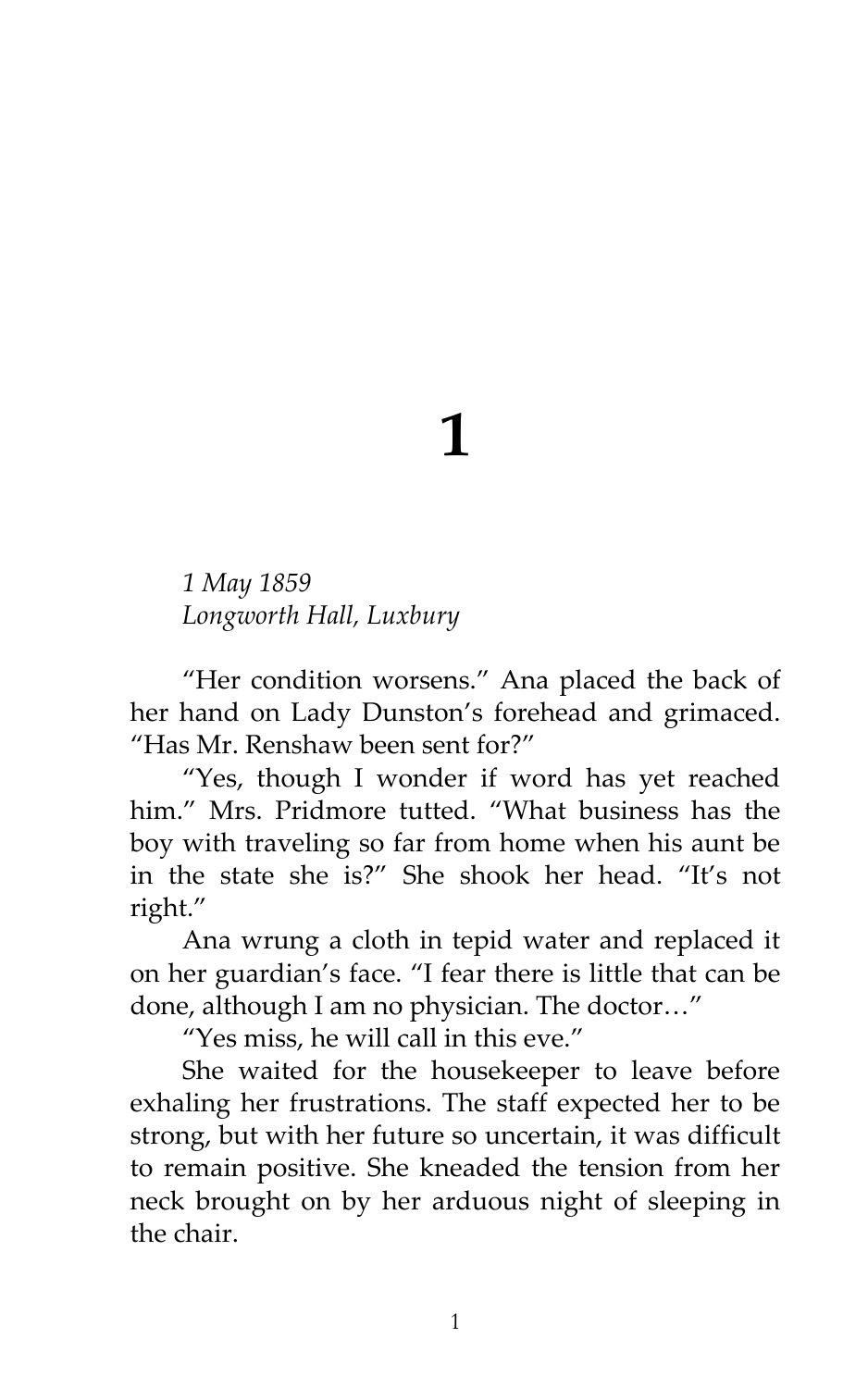As ward of the grand Lady Dunston, she held an unusual rank within society. She was neither servant, nor family. Upon her guardian's death, what would happen to her? It was unlikely that Luke would want her to stay, even though they were once childhood friends, they'd not been acquainted in years.

She walked over to the long window, relishing in the sunlight's warmth. The most plausible solution was to seek a position as a governess. She sighed. Did she wish to teach? Not particularly, but if it kept her from becoming homeless… She could be a lady's companion but was unaware of anyone seeking such a person.

Defeated, she slumped onto the window seat. A suitable marriage was the only solution, but with her questionable breeding and lack of fortune, utterly impossible.

 $\sim^*$ 

The hail pelted harder, and Luke ducked his head down, leaving a meager slit of visibility between his cloak and hat. With one arm on the reins, his horse veered to the right, sliding on rocky ground.

He patted her mane. "Easy, girl." He'd ridden for too long, but he was nearly home. Was Aunt May even alive? She'd always been of a sickly nature and inevitably suffered from one ailment or another. However, Aunt insisted he go on his travels, and, in all honesty, Luke needed little persuasion on the matter. Since his parents' tragic death, he found no solace in the village of Luxbury, which held so many memories.

His stomach growled, reminding him he'd passed teatime, and he'd not eaten since morning. With relief, the sight of Longworth Hall came into view, with its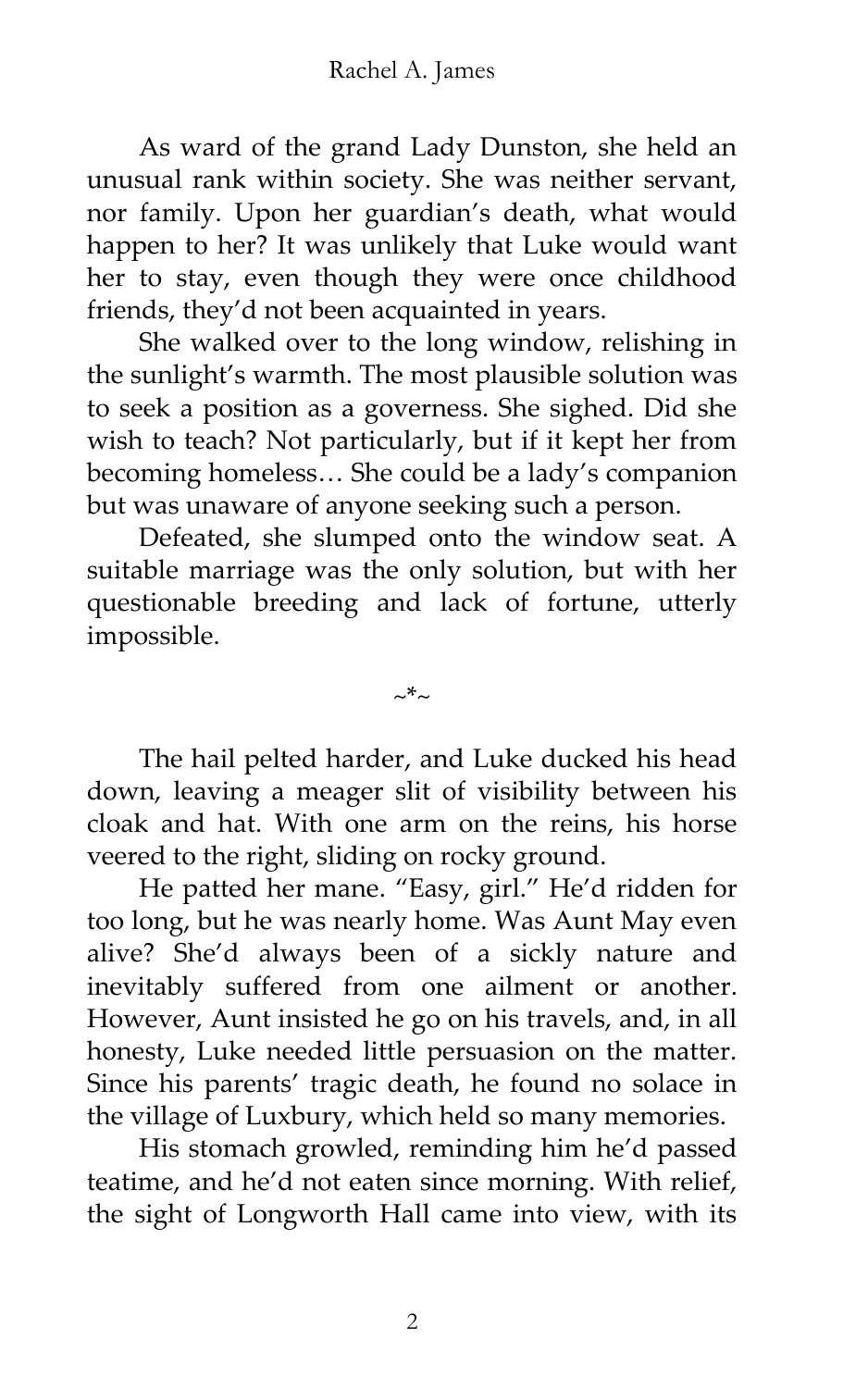gleaming white limestone and grand Italianate architecture standing proudly amongst unkempt lawns.

Luke wrinkled his nose at the estate's poor upkeep. He dismounted and frowned, no one came to tend to his horse. He rapped sharply on the oak door and waited. For goodness sake. Where was Carter? He charged through to the entrance hall and sprinted up the grand staircase, skipping three steps at a time, his footsteps echoing through the country house. Storming through the bedroom corridor, he headed for Aunt May's room.

In the corner of the chamber, a woman in liveries bent over the fireplace. She glanced up at him and dropped the gathering of kindling she'd held in her arms, the wood thudding to the floor. A small yelp, followed by a gasp escaped her, and a sooty hand flung to her mouth.

His gaze swung over to the grand four-poster bed, its morbid curtains drawn back to reveal his aunt, ill indeed. Beads of sweat lingered upon her forehead.

'Why do you make a fire?' he asked the maid. "She is full of fever."

The young woman hesitated. 'She complained of the cold. I opened a window to let in the fresh air.'

Indeed, the room was chilly. He buttoned his coat and positioned himself next to the bed. 'Where are the servants? My horse needs attention.'

The maid deposited the wood neatly beside the fireplace. 'Manfred will tend to your horse, though he is on an errand in the village, at present.'

'Manfred?'

'The manservant, sir.'

Luke edged closer to the fire's flames. It had been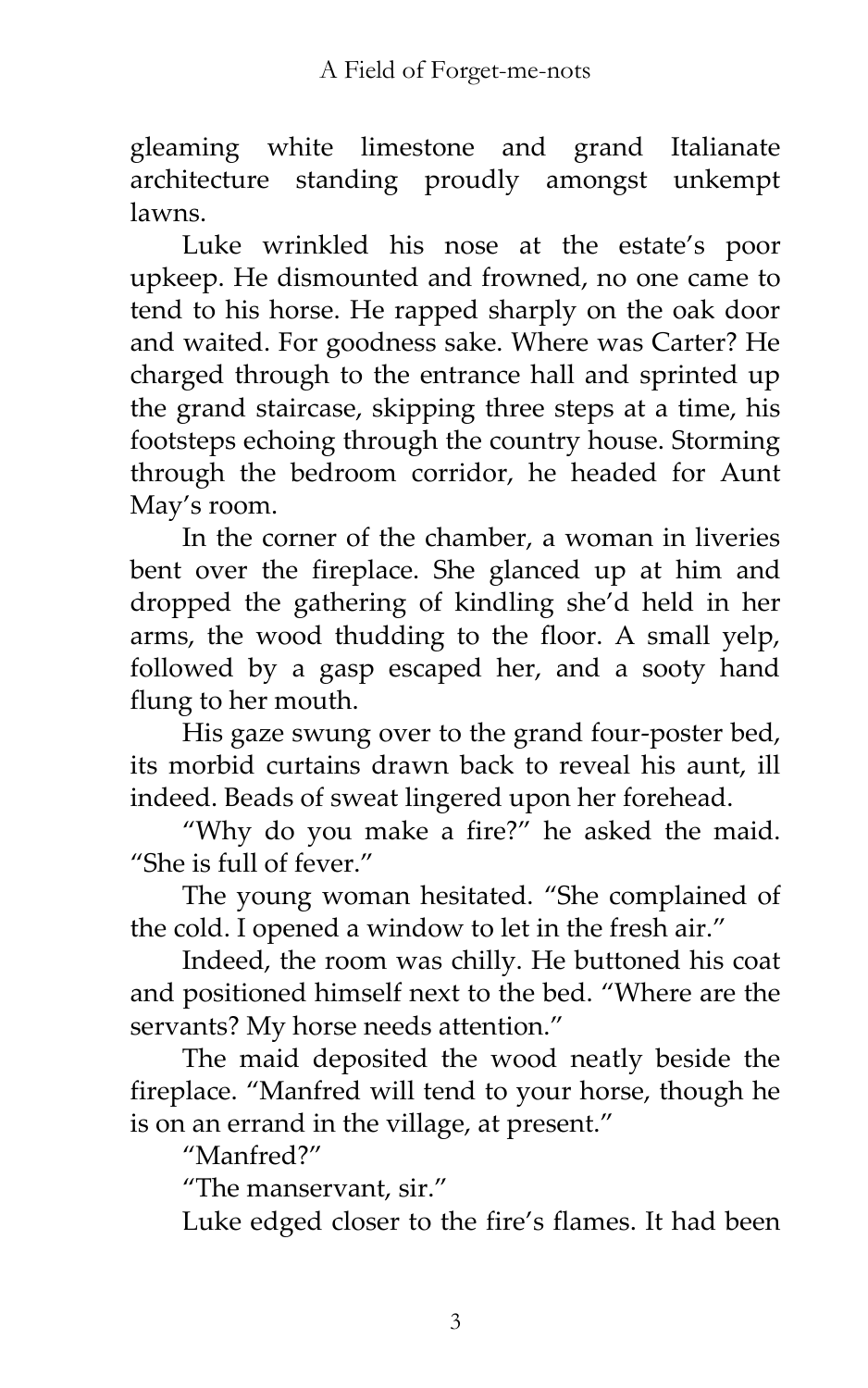a while since his last visit, but truly, he didn't recognize any of the servants. "And where is Carter?"

The maid pulled a face. 'The old butler? He's been gone for some time… there are but six remaining household staff.'

Luke swallowed hard at the thought of abandoning his duty. He was heir after all.

Next to him, his aunt moaned, and he turned his attention to her, taking her small bony hand within his own.

'Has my prodigal nephew really returned to me?' Her voice was raspy with ill-use. 'I can scarce believe  $i$ <sup>t</sup>.''

Luke stared at the maid in the corner. She was clearly enraptured by their conversation. As he met her eye, she glanced away, heat rushing to her face. She gathered her things and left.

He drew his attention back to Aunt. 'Prodigal is a little harsh "

Aunt May chuckled, which led to a bout of coughing, and she drew her hand from his and pressed a handkerchief to her mouth.

Luke grabbed the glass of water from the side table and offered it to her.

Guilt wrestled within his gut. 'Who has been taking care of you?'

She patted his arm. 'I've Georgiana for company.'

'What, little Ana? That small foundling you took in for a season?'

'Yes, Miss Georgiana Weston. It was more than a trifle season; I assure you. Why, you were always at school, if I recall. Ana has turned into a marvelous young woman and so accomplished. She has been my only true companion these last few years.'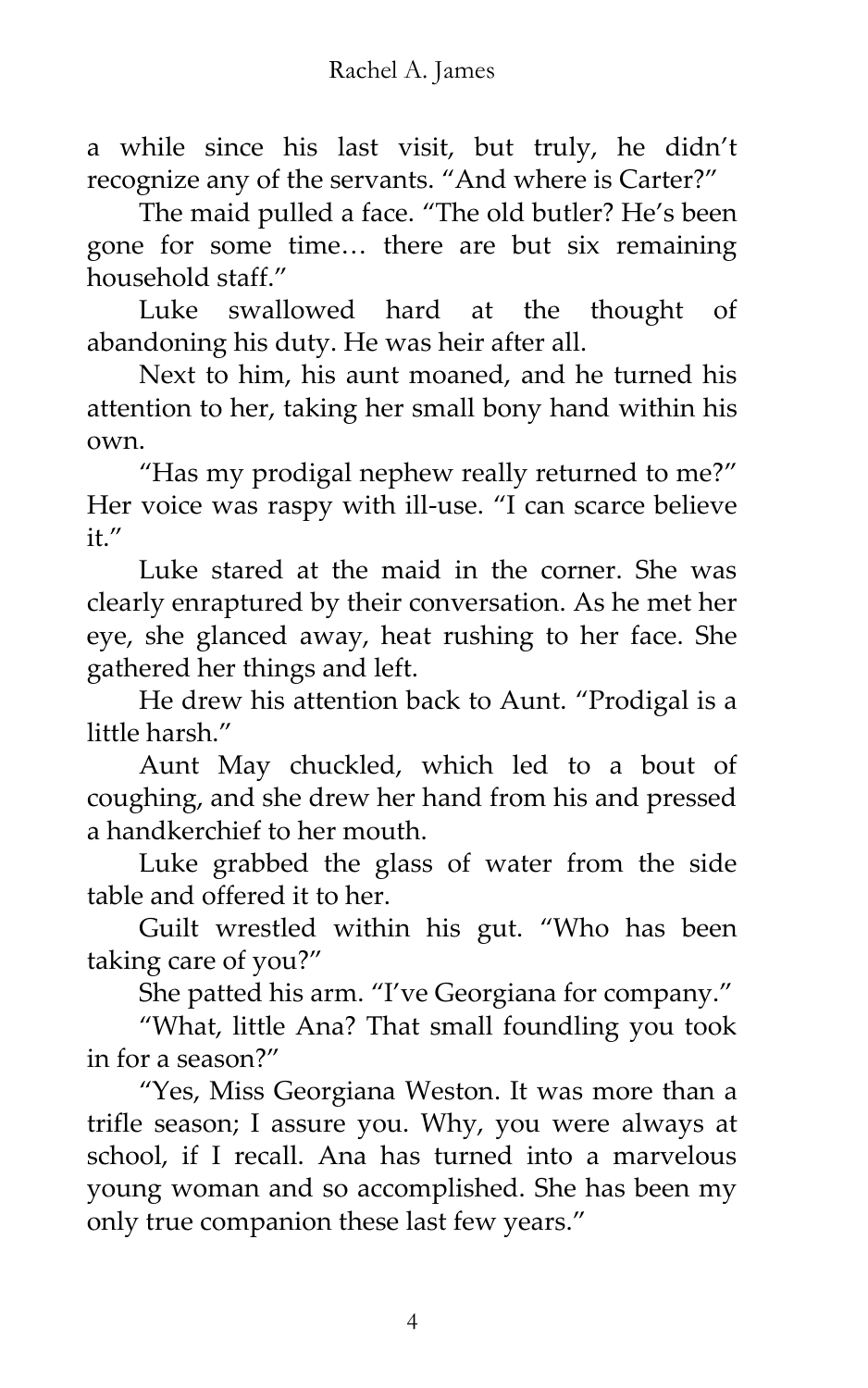He'd not given the girl much thought. After his parents' death, he'd remained at Oxford during the holiday periods and later traveled Europe.

'She was here when you came in.'

'She was?'

'Yes, by the fire. You spoke to her.'

'*That*, was Ana? Why I thought her to be the maid!' Things were indeed dire. Bidding his leave, he went in search of his room. The candles were unlit, despite the fading daylight, another example of the estate suffering financially. The once elaborate house was sparse in comparison to his memory of a decade ago. Dust sheets covered the unused furniture and spaces appeared on the walls from paintings that had been sold.

And this was his inheritance.

~\*~

Ana stared into the mirror in utter disbelief. 'This is how you present yourself to Luke Renshaw.' Ten years since he'd last laid eyes on her, and nothing had changed since that time except, she'd like to think, an improved appearance. Apart from now, of course, when she depicted a glorified scullery maid.

Discarding the filthy working clothes, she'd borrowed from Betty, she reached into the washbasin with vigor, scrubbing at her hands and under her fingernails until it hurt. The lavender scented soap was a little bit of luxury she allowed herself.

It was Mrs. Pridmore's turn to nurse Lady Dunston, giving Ana a few moments peace to ready herself for dinner. Since Lady Dunston took to having her meals in her room, Ana usually ate with the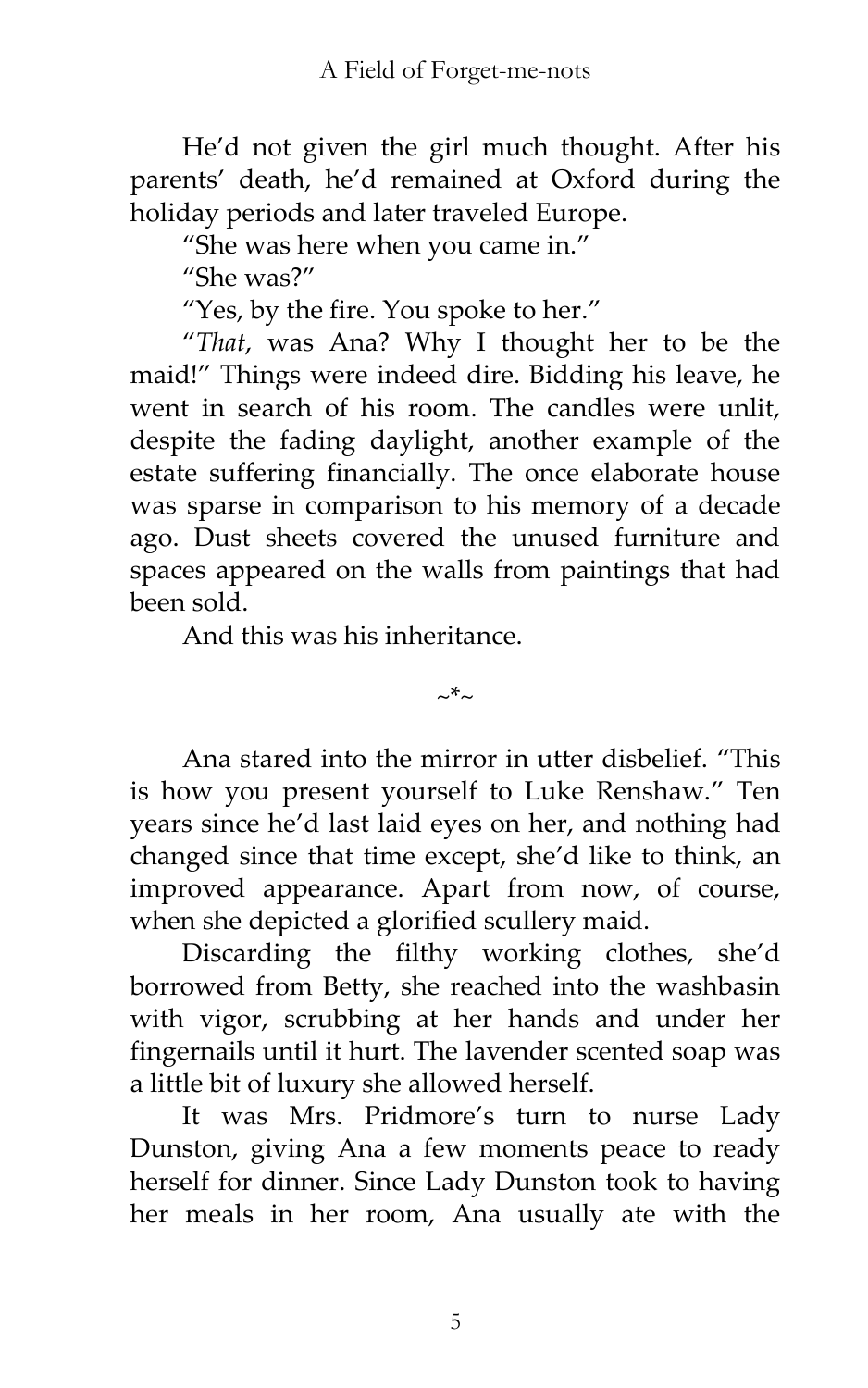housekeeper, but, upon Mr. Renshaw's request, she'd been asked to dine with him that evening.

A knock sounded, and Betty entered the chamber. 'Do you require a hand with dressing, miss?'

'Thank you, I am struggling with these fastenings at the back.' Ana glanced at the young girl in the mirror. 'We'll need you to serve in the dining room this evening, with no footmen to call upon.'

'Yes, of course, miss.'

Ana gave an appreciative smile, 'Thank you. I understand your duties must be overbearing. It is an awful lot for us to ask more of you.'

'It's all right, miss. Can't complain. And you made the fire again for the mistress. You should've summoned me"

'Well, I was there, and it seemed silly to pull you away from your work when I could do it. At least, it did, until Mr. Renshaw made an unexpected appearance.'

Betty giggled, helped Ana with her dress, and took to tidying up her hair. 'I bet Mr. Renshaw got the shock of his life.'

Ana gazed out the window. 'I think he did, and I believe I am to blame. Let's do our best to make a lady of me, Betty.' If indeed, her very future depended upon this gentleman, she would do all she could to appease him.

~\*~

The chime of the grandfather clock resonated in his skull, although the dimness of the candlelight softened the surroundings and feeble furnishings.

'Good evening, Mr. Renshaw.'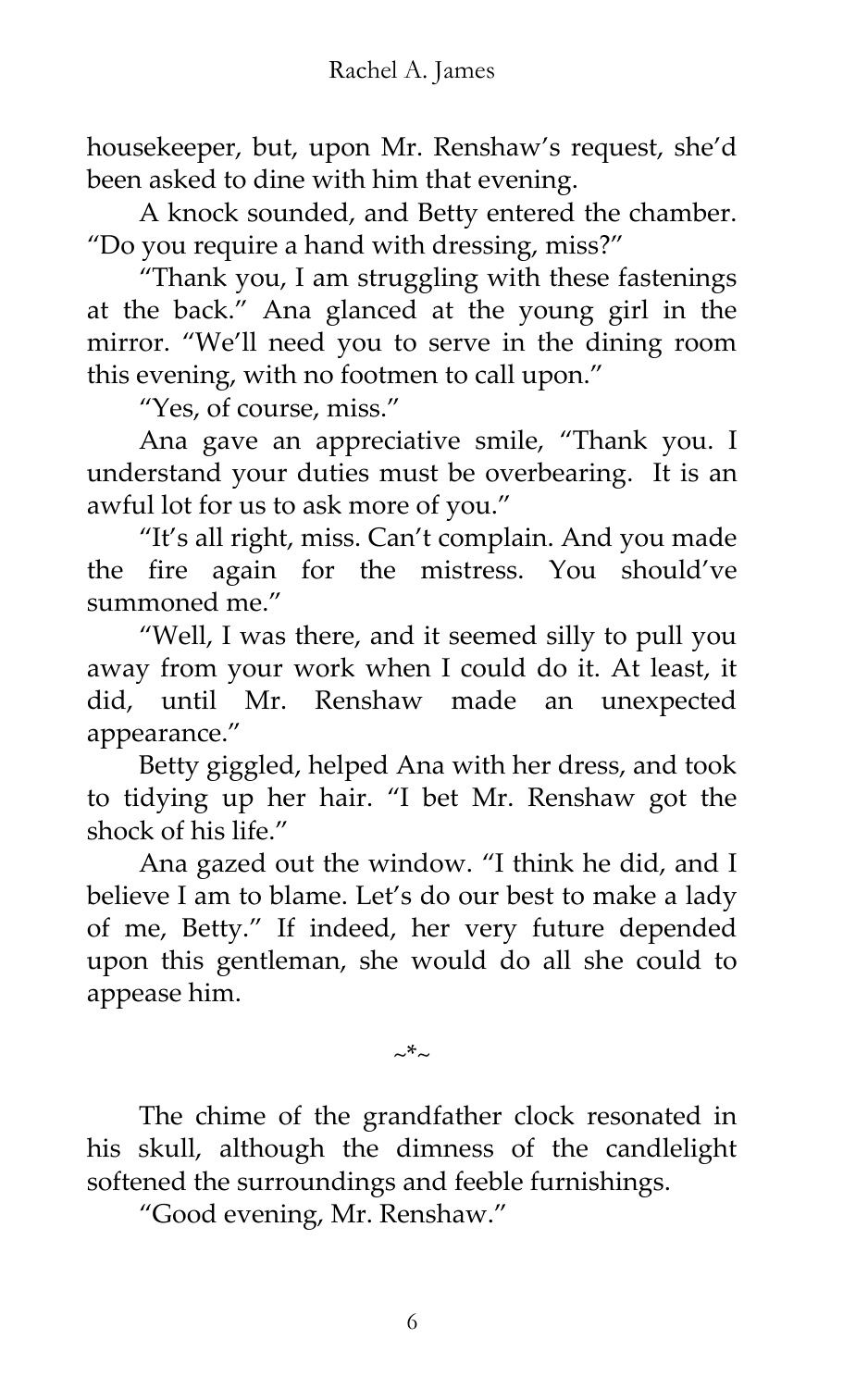Luke glanced up at the one who addressed him and froze for the second time that day. She faltered at his intense stare, toying with a loose tendril of hair. 'You did request my company?'

The lady from his aunt's chamber stood transformed into sheer elegance. One could no longer mistake her for a servant.

He blinked again at the girl he vaguely remembered. 'Ana?'

Her face flushed, and she glanced away, feigning interest in the fine bone china tableware.

'My apologies.' Taking a step toward her, he held out his hand to escort her to her seat. 'Miss Weston, the years have been kind.'

'Thank you.'

Returning to his place at the head of the table, he made a start on the leek and potato soup. "So, my aunt tells me you are an amiable companion to her.'

She nodded.

He perused her countenance. Her features were handsome enough. 'Alas, I am curious. You never sought marriage?'

Ana dabbed the cloth napkin across her mouth and hesitated.

Indeed, she was handsome, not a great beauty to be sure, but many an uglier woman found success in marriage. It was his aunt's responsibility, as her guardian, to ensure her future comfort, but he doubted there would be much set aside for her financially, and the estate was to go to him.

Ana cleared her throat. 'I fear I must explain my alarming appearance of before.'

He shook his head. 'I believe you are a great help to my aunt.'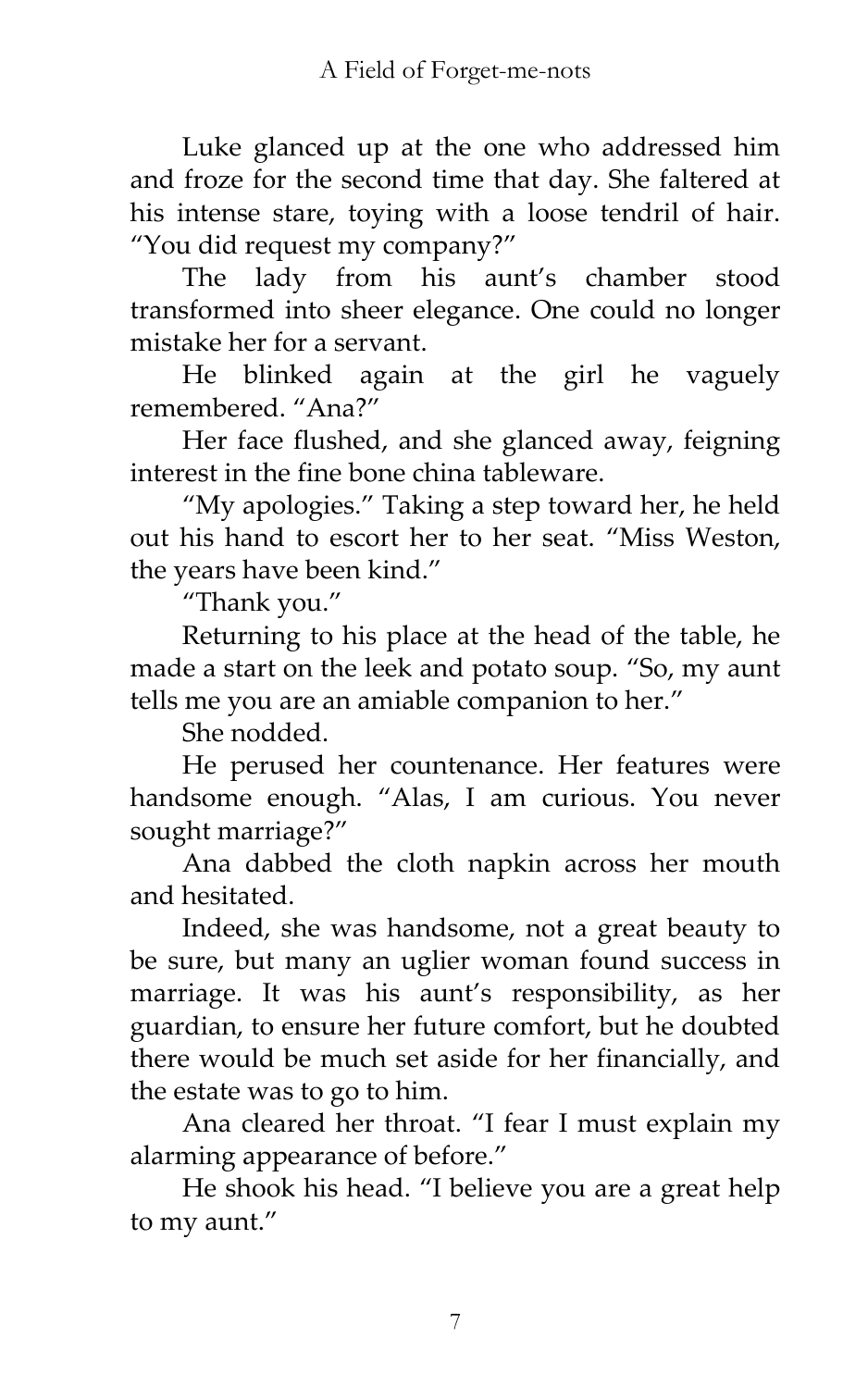'She has done so much for me; I will forever be indebted to her.' She stirred her soup and paused. 'And you? Do you visit your family's estate often?'

The thought of his parent's house caused his pulse to quicken. 'No. I let it out, for I've no desire to live there, and as it is entailed, I cannot sell it.'

She nodded.

'We are of a similar situation. You and I, both orphans, both reliant upon Aunt May.' Except that he would soon possess two houses he knew not what to do with, and she would have nothing.

~\*~

Ana pushed back the caramelized pear dessert on her plate. The usually delicious food was today, unappetizing. In fact, she felt quite ill, and sitting through this dinner with Mr. Renshaw was bordering on torturous. He'd turned into a most handsome gentleman, and yet it seemed the only thing he thought about was the estate he'd inherit. Why poor Lady Dunston was not yet in the grave, and he was likely planning the new wallpapers for the drawing room. She exhaled through pursed lips. To think, he owned a perfectly good estate of his own and yet chose not to live there—almost as if he were waiting for his aunt to pass on. This wasn't the Luke she remembered; he'd changed indeed.

 $\sim^*$ 

Luke could not believe it. 'You'll disinherit me if I do not wed her? A natural child with not a penny to her name. Wed Miss Weston for the sake of convenience!'